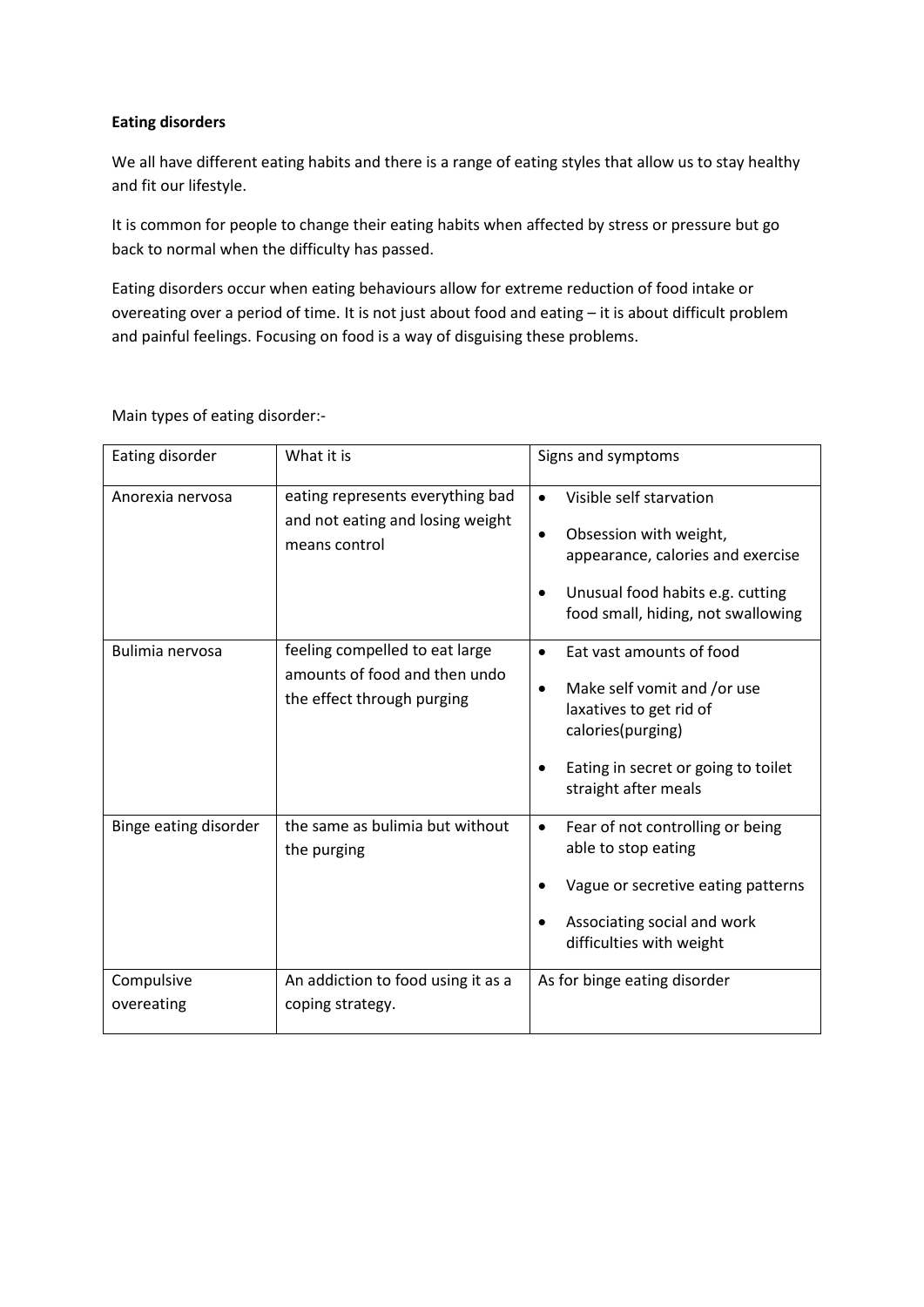#### Causes of eating disorders

There is no single factor that leads to someone developing an eating disorder. Causes can come from situations within personality, past experience and current events or pressure. These can include:-

- $\triangleright$  Obsessive or compulsive behaviour
- $\triangleright$  Stressful event or trauma
- $\triangleright$  Value as an individual depends on weight and body shape

# Professional help

Treatment for eating disorders will not only establish regular and healthy eating but also deal with emotional issues. These can include referral to a specialist counsellor, psychiatrist or psycologist, talking therapies or medication. A severely low body weight may require hospital admission. The first source of support would be your GP who can check that symptoms are not due to underlying illness and refer on to appropriate support.

# Self help/helping others

There are organisations that offer confidential helplines, information and group support for both those experiencing eating disorders and those around them – friends, family and work colleagues. A list of these is at the end of the sheet. Some people find it beneficial talking to others with the same problem, whether that is face to face, by telephone or online.

If you are helping someone with an eating problem, do not judge them or make assumptions. Give them the opportunity to talk about their feelings and if they don't want to talk about it they may be ok to read information. Encouragement to seek professional help such as seeing GP or counselling is supportive.

#### Support organisations

**Beat** - Provides helplines, online support and a network of Ukwide self help groups to help adults and young people beta their eating disorder.

[www.b-eat.co.uk](http://www.b-eat.co.uk/)

Helpline 0845 634 1414

Youth helpline 0845 634 7650